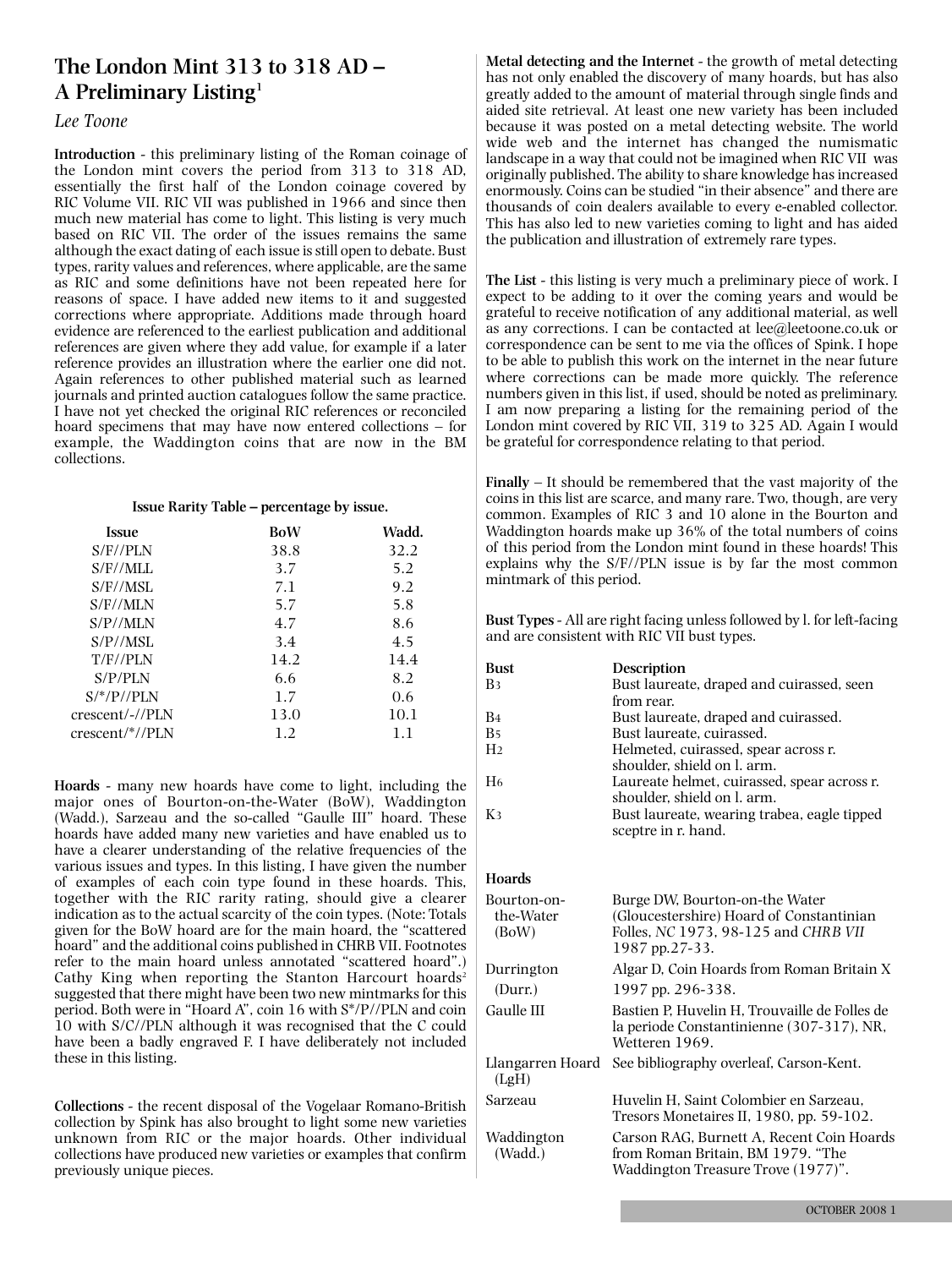| Collections         |                                                                                                                 | <b>Bibliography</b> (continued)            |                                                                                    |
|---------------------|-----------------------------------------------------------------------------------------------------------------|--------------------------------------------|------------------------------------------------------------------------------------|
| C.                  | Copenhagen, Møntsamlingen, National<br>Museum.                                                                  | Hunter                                     | Roman Imperial Coins in the Hunter Coin<br>Cabinet, Volume V 1982.                 |
| CF.                 | Cambridge, Fitzwilliam Museum.                                                                                  | Maurice                                    | Numismatique Constantinienne, Paris                                                |
| L.                  | London, British Museum.                                                                                         |                                            | 1908-1912.                                                                         |
| Lu.                 | Lunds Universitets Historiska Museum.                                                                           | <b>RIC VII</b>                             | Roman Imperial Coinage, Volume VII                                                 |
| Mun.                | Munich, Staatliche Münzsammlung.                                                                                |                                            | 1966.                                                                              |
| Ox.                 | Oxford, Ashmolean Museum.                                                                                       | RN (Stewartby 1999) Lord                   | Stewartby, "Some<br>rare<br>and                                                    |
| Р.                  | Paris, Cabinet des Médailles, Bibliothèque<br>Nationale.                                                        |                                            | unpublished Roman coins of the London<br>Mint in the Paris Collection", Revue      |
| St.                 | Stockholm, Kungl. Myntkabinettet,<br>Statens Historiska Museum.                                                 |                                            | Numismatique, 1999, Numero 154, pp.<br>183-193.                                    |
| V.                  | Vienna, Bundessammlung von Münzen<br>und Medaillen, Kunsthist. Museum.                                          | Vogelaar                                   | Spink London Auctions $191 (28/11/07)$<br>and 194 (27/03/08).                      |
| <b>Bibliography</b> |                                                                                                                 |                                            |                                                                                    |
| Carson-Kent         | Carson RAG and Kent JPC. "Constantinian<br>Hoards and Other Studies", Numismatic<br>Chronicle 1956, pp. 83-161. | <b>Internet Resources</b><br>Ancients.info | www.ancients.info                                                                  |
| CHRB VII            | Coin Hoards from Roman Britain, Volume<br>VII 1987.                                                             | <b>Beast Coins</b><br>eBay                 | www.beastcoins.com<br>www.ebay.co.uk                                               |
| Failmezger          | Failmezger, Victor. Roman Bronze Coins :<br>From Paganism to Christianity 294-<br>364AD, 2002.                  | Forym<br>"Not in RIC"<br><b>UKDFD</b>      | www.forumancientcoins.com<br>www.forumancientcoins.com/notinric<br>www.ukdfd.co.uk |

**S | F PLN**

# **Rev. ADVENT-VS AVG N Emperor mounted left, raising right hand, holding spear.**

| No. | .)bverse                    | Bust           | RIC No. | Ref. | Raritv | <b>Wadd</b>              | <b>BoW</b> | <b>Sarzeau</b> | Gaulle III |
|-----|-----------------------------|----------------|---------|------|--------|--------------------------|------------|----------------|------------|
|     | <b>IMP CONSTANTINVS AVG</b> |                |         |      |        |                          |            |                |            |
|     | <b>IMP CONSTANTINVS AVG</b> | H <sub>2</sub> |         |      |        | $\overline{\phantom{0}}$ | -          |                |            |

Rev. GENIO-POP ROM Genius with modius, standing left, loins draped with himation, patera in right hand, cornucopiae in left.<sup>4</sup>

| No. | Obverse                   | Bust           | <b>RIC</b> No.           | Ref.               | Rarity                   | Wadd.                    | <b>BoW</b>               | Sarzeau                  | Gaulle III |
|-----|---------------------------|----------------|--------------------------|--------------------|--------------------------|--------------------------|--------------------------|--------------------------|------------|
|     | IMP LICINIVS P FEL AVG    | Β5             | $\overline{\phantom{a}}$ | Wadd. <sup>5</sup> | $\overline{\phantom{a}}$ |                          | $\overline{\phantom{0}}$ | -                        | -          |
|     | IMP LICINIVS P F AVG      | Β5             |                          | L.                 | C <sub>3</sub>           |                          |                          | 55                       | 26         |
|     | <b>IMP LICINIVS P AVG</b> | B <sub>4</sub> | $\overline{\phantom{0}}$ | Wadd.              | $\sim$                   |                          | $\overline{\phantom{0}}$ | $\overline{\phantom{a}}$ | -          |
|     | <b>IMP LICINIVS P AVG</b> | B5             | -                        | $BoW^6$            | $\sim$                   | $\overline{\phantom{0}}$ |                          | -                        | -          |
|     |                           |                |                          |                    |                          |                          |                          |                          |            |

Rev. MARTI CON-SERVATORI Mars helmeted, in military dress, standing right, holding reversed, vertical spear, hand resting on shield.

| No. | <b>Jbverse</b>                | Bust | <b>RIC No.</b>           | Ref.  | Raritv | Wadd. | <b>BoW</b> | <b>Sarzeau</b> | Gaulle III |
|-----|-------------------------------|------|--------------------------|-------|--------|-------|------------|----------------|------------|
|     | <b>IMP CONSTANTINVS P AVG</b> |      | $\overline{\phantom{0}}$ | Wadd. |        |       |            |                |            |
|     | <b>IMP CONSTANTINVS AVG</b>   |      |                          |       |        |       |            |                |            |

Rev. PRICIPI IV-VENTVTIS Emperor in military dress, standing right, holding transverse spear and globe, cloak spread.

| No. | . Jbverse                   | Bust | <b>RIC</b> No.           | Ref.  | Rarity | Wadd. | <b>BoW</b> | Sarzeau | <b>Gaulle III</b> |
|-----|-----------------------------|------|--------------------------|-------|--------|-------|------------|---------|-------------------|
|     | <b>IMP CONSTANTINVS AVG</b> |      | $\overline{\phantom{0}}$ | Wadd. |        |       |            |         |                   |

## Rev. SOLI INVIC-TO COMITI Sol standing left, chlamys across left shoulder, raising right hand, globe in left.

| No. | <b>Obverse</b>             | Bust                  | RIC No. | Ref.               | Rarity         | Wadd. | <b>BoW</b> | Sarzeau | Gaulle III |
|-----|----------------------------|-----------------------|---------|--------------------|----------------|-------|------------|---------|------------|
| 10  | IMP CONSTANTINVS P F AVG   | B4                    |         |                    | r <sub>4</sub> |       |            |         |            |
|     | IMP CONSTANTINVS P F AVG   | <b>B</b> <sub>5</sub> |         |                    | r1             |       |            |         |            |
| 12  | IMP CONSTANTINVS P AVG     | B4                    |         |                    | r3             |       |            |         |            |
| 13  | IMP CONSTANTINVS P AVG     | B5                    |         |                    | s              | 26    | 19         |         |            |
| 14  | IMP CONSTANTINVS AVG       | B <sub>4</sub>        |         |                    | r <sub>4</sub> |       |            |         |            |
| 15  | IMP CONSTANTINVS AVG       | <b>B</b> <sub>5</sub> | 10      |                    | C <sub>3</sub> | 159   | 239        | 133     | h5         |
| 16  | IMP CONSTANTINVS AVG       | H <sub>2</sub>        |         |                    | r <sub>2</sub> |       |            |         |            |
| 17  | <b>IMP CONSTANTINVS AG</b> | <b>B</b> <sub>5</sub> |         | Wadd. <sup>7</sup> |                |       |            |         |            |
| 18  | IMP CONSTANTINVS AG        | H <sub>2</sub>        |         |                    | r5             |       |            |         |            |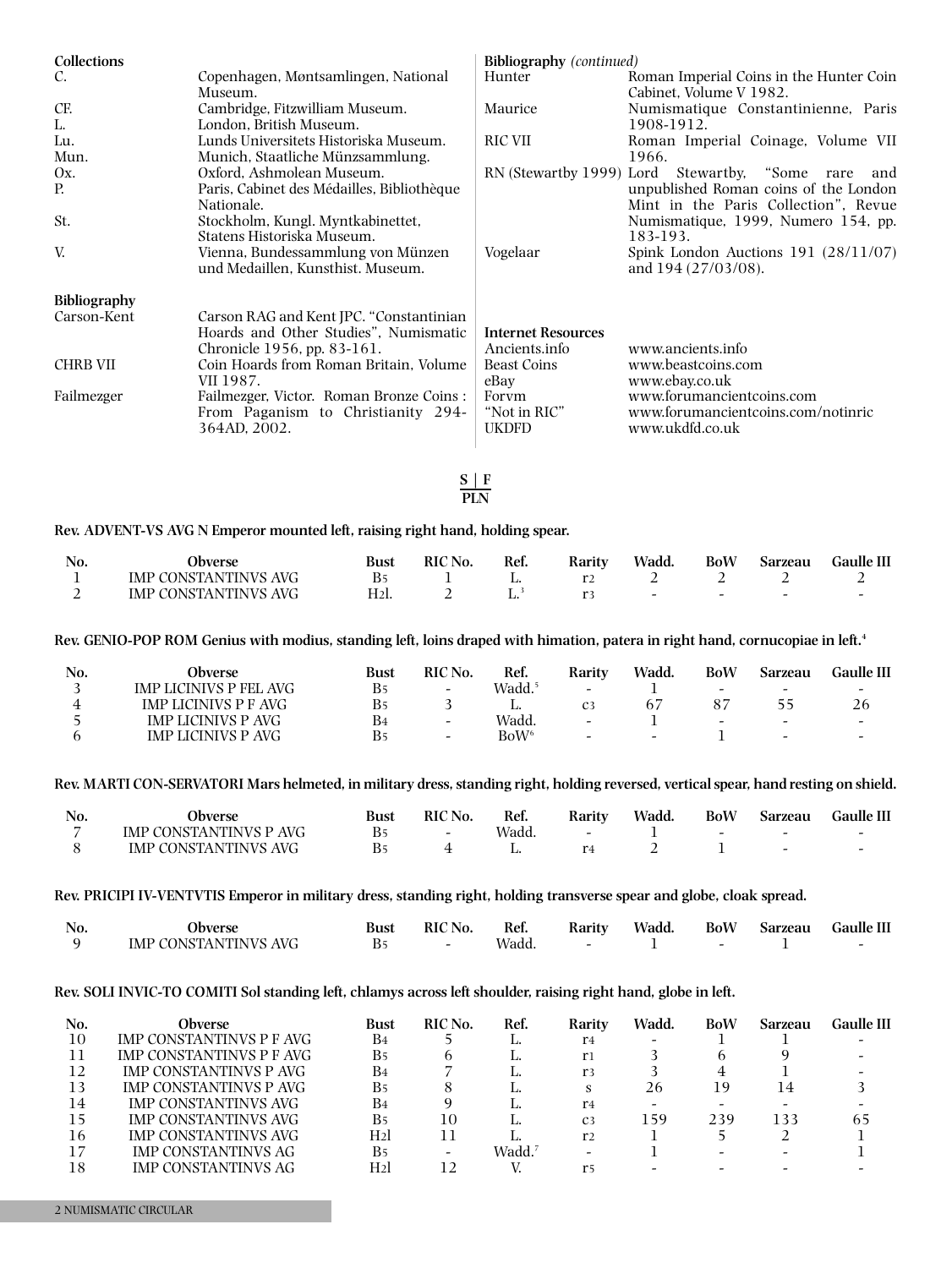| No. | Obverse                                                                                                                              | <b>Bust</b>      | RIC No.                | Ref.                 | Rarity         | Wadd.                    | <b>BoW</b>     | Sarzeau                      | Gaulle III        |
|-----|--------------------------------------------------------------------------------------------------------------------------------------|------------------|------------------------|----------------------|----------------|--------------------------|----------------|------------------------------|-------------------|
| 19  | <b>CONSTANTINVS P F AVG</b>                                                                                                          | B <sub>5</sub>   | 13                     | L.                   | r <sub>3</sub> |                          |                | 1                            |                   |
| 20  | <b>CONSTANTINVS P F AVG</b>                                                                                                          | H <sub>2</sub>   | 14                     | L.                   | r <sub>4</sub> |                          | $\mathbf{1}$   | $\qquad \qquad \blacksquare$ |                   |
| 21  | <b>CONSTANTINVS P AVG</b>                                                                                                            | B5               | 15                     | Ox.                  | r3             |                          | $\overline{2}$ | 3                            | 5 <sup>8</sup>    |
| 22  | <b>CONSTANTINVS P AVG</b>                                                                                                            | H <sub>2</sub>   | 16                     | LgH.                 | r <sub>5</sub> | $\overline{\phantom{a}}$ | $\frac{1}{2}$  | $\frac{1}{2}$                | $\frac{1}{2}$     |
| 23  | <b>CONSTANTINVS AVG</b>                                                                                                              | H <sub>2</sub>   | 17                     | L.                   | r <sub>2</sub> | 1                        | 3              | $8\,$                        | $\boldsymbol{2}$  |
| 24  | <b>CONSTANTINVS AVG</b>                                                                                                              | H <sub>6</sub> l | 18                     | Ox.                  | r <sub>3</sub> | 3                        | $\overline{7}$ | 3                            | $\overline{a}$    |
| 25  | <b>IMP LICINIVS P F AVG</b>                                                                                                          | B <sub>5</sub>   | 19                     | V.                   | r <sub>5</sub> | $\overline{a}$           | $\overline{2}$ |                              | $\mathbf 1$       |
| 26  | <b>IMP LICINIVS P AVG</b>                                                                                                            | B <sub>5</sub>   | $\overline{a}$         | <b>BoW</b>           | $\blacksquare$ | $\overline{a}$           | $\mathbf{1}$   |                              |                   |
|     | Rev. SOLI INVIC-TO COMITI Sol standing right, looking left, chlamys spread, raising right hand, globe in left.                       |                  |                        |                      |                |                          |                |                              |                   |
| No. | Obverse                                                                                                                              | <b>Bust</b>      | RIC No.                | Ref.                 | Rarity         | Wadd.                    | <b>BoW</b>     | Sarzeau                      | <b>Gaulle III</b> |
| 27  | <b>IMP LICINIVS P AVG</b>                                                                                                            | B <sub>5</sub>   | 20corr.                | P <sup>9</sup>       | r <sub>5</sub> |                          |                |                              |                   |
|     |                                                                                                                                      |                  | $\frac{S \mid F}{MLL}$ |                      |                |                          |                |                              |                   |
|     | Rev. ADVENT-VS AVG N Emperor mounted left, raising right hand, holding reversed spear.                                               |                  |                        |                      |                |                          |                |                              |                   |
| No. | Obverse                                                                                                                              | <b>Bust</b>      | RIC No.                | Ref.                 | Rarity         | Wadd.                    | <b>BoW</b>     | Sarzeau                      | <b>Gaulle III</b> |
| 28  | IMP CONSTANTINVS AVG                                                                                                                 | B <sub>5</sub>   | 21                     | L.                   | r <sub>4</sub> |                          |                |                              |                   |
|     | Rev. GENIO-POP ROM Genius with modius, standing left, loins draped with himation, patera in right hand, cornucopiae in left.         |                  |                        |                      |                |                          |                |                              |                   |
| No. | Obverse                                                                                                                              | <b>Bust</b>      | RIC No.                | Ref.                 | Rarity         | Wadd.                    | <b>BoW</b>     | Sarzeau                      | <b>Gaulle III</b> |
| 29  | <b>IMP CONSTANTINVS AVG</b>                                                                                                          | B <sub>5</sub>   | 22                     | Ox.                  | $\rm r5$       |                          |                |                              |                   |
| 30  | <b>IMP LICINIVS P F AVG</b>                                                                                                          | B <sub>5</sub>   | 23                     | L.                   | r <sub>1</sub> | 10                       | $\overline{7}$ | 3                            | $\overline{2}$    |
|     | Rev. MARTI CON-SERVATORI Mars helmeted, in military dress, standing right, holding reversed, vertical spear, hand resting on shield. |                  |                        |                      |                |                          |                |                              |                   |
| No. | Obverse                                                                                                                              | <b>Bust</b>      | RIC No.                | Ref.                 | Rarity         | Wadd.                    | <b>BoW</b>     | <b>Sarzeau</b>               | <b>Gaulle III</b> |
| 31  | <b>IMP CONSTANTINVS AVG</b>                                                                                                          | B <sub>5</sub>   | 24                     | $\mathbf{L}^{,10}$   | r <sub>4</sub> | $\overline{a}$           | 1              |                              |                   |
| 32  | IMP CONSTANTINVS AVG                                                                                                                 |                  |                        |                      |                |                          |                |                              |                   |
|     | (stg. r., looking l.)                                                                                                                | B <sub>5</sub>   | 25                     | $\mathbf{L}^{^{11}}$ | r <sub>3</sub> |                          | 2              |                              |                   |
|     | Rev. PRICIPI IV-VENTVTIS Emperor in military dress, standing right, holding transverse spear and globe, cloak spread.                |                  |                        |                      |                |                          |                |                              |                   |
| No. | Obverse                                                                                                                              | <b>Bust</b>      | RIC No.                | Ref.                 | Rarity         | Wadd.                    | <b>BoW</b>     | Sarzeau                      | <b>Gaulle III</b> |
| 33  | <b>IMP CONSTANTINVS AVG</b>                                                                                                          | B <sub>5</sub>   | 26                     | L.                   | r <sub>4</sub> |                          |                |                              |                   |
|     | Rev. SOLI INVIC-TO COMITI Sol standing left, chlamys across left shoulder, raising right hand, globe in left.                        |                  |                        |                      |                |                          |                |                              |                   |
| No. | Obverse                                                                                                                              | <b>Bust</b>      | RIC No.                | Ref.                 | Rarity         | Wadd.                    | <b>BoW</b>     | Sarzeau                      | <b>Gaulle III</b> |
| 34  | IMP CONSTANTINVS AVG                                                                                                                 | B <sub>5</sub>   | 27                     | L.                   | C <sub>2</sub> | 16                       | 25             | 23                           | 7                 |
| 35  | <b>IMP CONSTANTINVS AG</b>                                                                                                           | B5               | 28                     | Ox.                  | r <sub>4</sub> | 1                        | 2              | 1                            |                   |
|     | Rev. SOLI INVIC-TO COMITI Sol standing right, looking left, chlamys spread, raising right hand, globe in left.                       |                  |                        |                      |                |                          |                |                              |                   |
| No. | Obverse                                                                                                                              | <b>Bust</b>      | RIC No.                | Ref.                 | Rarity         | Wadd.                    | <b>BoW</b>     | Sarzeau                      | Gaulle III        |
| 36  | IMP CONSTANTINVS AVG                                                                                                                 | B <sub>5</sub>   | 29                     | $\mathbf{L}$ $^{12}$ | r <sub>4</sub> | 1                        |                |                              |                   |
|     |                                                                                                                                      |                  |                        |                      |                |                          |                |                              |                   |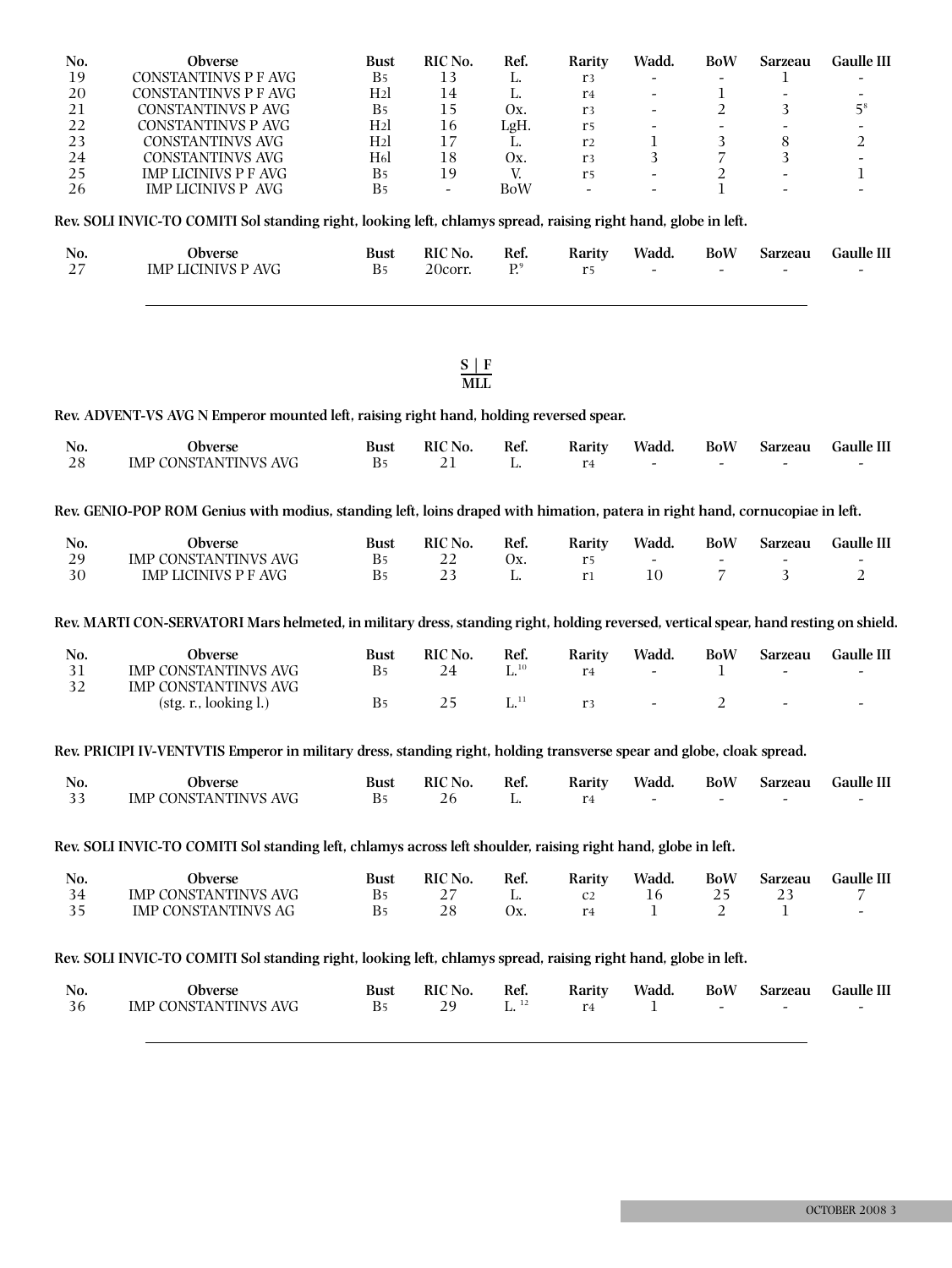NUMISMATIC CIRCULAR

Rev. GENIO-POP ROM Genius with modius, standing left, loins draped with himation, patera in right hand, cornucopiae in left.

| No. | Obverse                     | Bust | RIC No.                  | Ref.              | Rarity | Wadd.                    | BoW | Sarzeau | Gaulle III               |
|-----|-----------------------------|------|--------------------------|-------------------|--------|--------------------------|-----|---------|--------------------------|
|     | <b>IMP CONSTANTINVS AVG</b> |      | $\overline{\phantom{0}}$ | BoW <sup>13</sup> | $\sim$ | $\overline{\phantom{a}}$ |     |         | $\overline{\phantom{0}}$ |
|     | IMP CONSTANTINVS AG         |      |                          | ш.                |        | $\overline{a}$           |     | $\sim$  | $\overline{\phantom{0}}$ |
|     | IMP LICINIVS P F AVG        |      |                          |                   |        |                          |     |         |                          |

Rev. SOLI INVIC-TO COMITI Sol standing left, chlamys across left shoulder, raising right hand, globe in left.

| No. | Obverse                     | Bust                  | <b>RIC</b> No.           | Ref.              | Rarity                   | Wadd.                    | BoW                      | Sarzeau | Gaulle III |
|-----|-----------------------------|-----------------------|--------------------------|-------------------|--------------------------|--------------------------|--------------------------|---------|------------|
| 40  | <b>IMP CONSTANTINVS AVG</b> | Β5                    | 32                       | п.                | C <sub>2</sub>           | 29                       | 45                       |         |            |
| 41  | <b>IMP CONSTANTINVS AG</b>  | <b>B</b> 5            |                          | ٠.                | r <sub>4</sub>           |                          |                          | -       |            |
| 42  | CONSTANTINVS P F AVG        | Β5                    | 34                       | LgH.              | r5                       | $\overline{\phantom{0}}$ | $\overline{\phantom{0}}$ | -       |            |
| 43  | CONSTANTINVS P AVG          | <b>B</b> <sub>5</sub> | $\overline{\phantom{0}}$ | $\rm{Durr.}^{14}$ | $\overline{\phantom{0}}$ | $\overline{\phantom{0}}$ | $\overline{\phantom{0}}$ |         |            |
| 44  | CONSTANTINVS P AVG          | B5l                   |                          | See note. $15$    |                          | -                        |                          |         |            |
| 45  | <b>IMP LICINIVS P F AVG</b> | Β5                    | 35                       | ٠.                | r <sub>3</sub>           |                          |                          | -       |            |
|     |                             |                       |                          |                   |                          |                          |                          |         |            |

**S | F MLN**

### Rev. GENIO-POP ROM Genius with modius, standing left, loins draped with himation, patera in right hand, cornucopiae in left.

| No. | Obverse                    | Bust                  | RIC No.        | Ref. | Rarity | Wadd.                    | BoW | Sarzeau                  | Gaulle III |
|-----|----------------------------|-----------------------|----------------|------|--------|--------------------------|-----|--------------------------|------------|
| 46  | IMP CONSTANTINVS P AG      | B <sub>5</sub>        | 36             |      | r5     | -                        |     |                          |            |
| 47  | IMP CONSTANTINVS AVG       | <b>B</b> <sub>5</sub> |                | Ox.  | r4     | $\overline{\phantom{a}}$ |     | -                        |            |
| 48  | <b>IMP CONSTANTINVS AG</b> | <b>B</b> <sub>5</sub> | 38             | . .  | r4     | $\overline{\phantom{0}}$ |     | $\overline{\phantom{0}}$ |            |
| 49  | CONSTANTINVS P AVG         | <b>B</b> <sub>5</sub> | 39             |      | r5     | $\overline{\phantom{a}}$ |     | -                        |            |
| 50  | CONSTANTINVS P AG          | <b>B</b> <sub>5</sub> | 40             | LgH. | r5     | -                        |     |                          |            |
| 51  | IMP LICINIVS P F AVG       | <b>B</b> <sub>5</sub> | 41             | LgH. | r4     |                          |     | -                        |            |
| ドウ  | <b>IMP LICINIVS P AVG</b>  | <b>B</b> <sub>5</sub> | 4 <sub>2</sub> |      | r5     |                          |     |                          |            |

Rev. SOLI INVIC-TO COMITI Sol standing left, chlamys across left sholder, raising right hand, globe in left.

| Obverse                   | Bust                  | RIC No. | Ref.              | Rarity         | Wadd.                    | BoW | Sarzeau | <b>Gaulle III</b> |
|---------------------------|-----------------------|---------|-------------------|----------------|--------------------------|-----|---------|-------------------|
| IMP CONSTANTINVS AVG      | B5                    | 43      | L.                | r <sub>2</sub> | 11                       | 15  |         |                   |
| IMP CONSTANTINVS AG       | <b>B</b> <sub>5</sub> | 44      | L.                | r <sub>3</sub> | $\overline{\phantom{a}}$ |     |         |                   |
| CONSTANTINVS P F AVG      | <b>B</b> <sub>5</sub> | 45      | ٠.                | r <sub>3</sub> |                          |     |         |                   |
| CONSTANTINVS P AVG        | <b>B</b> <sub>5</sub> | 46      | ٠.                | s              | 10                       |     |         |                   |
| CONSTANTINVS P AVG        | B5l.                  |         | $P^{16}$          |                |                          |     |         |                   |
| CONSTANTINVS P AG         | <b>B</b> <sub>5</sub> |         | BoW <sup>17</sup> |                |                          |     |         |                   |
| CONSTANTINVS AVG          | <b>B</b> <sub>5</sub> | 47      | ٠.                | r <sub>3</sub> | $\overline{\phantom{0}}$ |     |         |                   |
| IMP LICINIVS P F AVG      | Β5                    | 48      | $\mathrm{L}^{18}$ | r <sub>2</sub> |                          |     |         |                   |
| <b>IMP LICINIVS P AVG</b> | <b>B</b> <sub>5</sub> | 49      |                   | r <sub>4</sub> |                          |     |         |                   |
| <b>IMP LICINIVS AVG</b>   | <b>B</b> <sub>5</sub> |         | Wadd.             |                |                          |     |         |                   |
|                           |                       |         |                   |                |                          |     |         |                   |

**S | P MLN**

# Rev. GENIO-POP ROM Genius with modius, standing left, loins draped with himation, patera in right hand, cornucopiae in left.

| No. | Obverse                     | Bust | <b>RIC</b> No.           | Ref.                    | Rarity         | Wadd.                    | BoW                      | <b>Sarzeau</b>           | Gaulle III |
|-----|-----------------------------|------|--------------------------|-------------------------|----------------|--------------------------|--------------------------|--------------------------|------------|
| 63  | IMP CONSTANTINVS AVG        | B5   | 50                       | . .                     | r <sub>2</sub> |                          |                          | $\overline{\phantom{0}}$ |            |
| 64  | CONSTANTINVS P F AVG        | B5   | $\overline{\phantom{0}}$ | Wadd.                   | $\sim$         |                          | $\overline{\phantom{0}}$ | -                        | -          |
| ხ5  | CONSTANTINVS P AVG          | B5   |                          |                         | r <sub>4</sub> | $\overline{\phantom{a}}$ |                          |                          |            |
| 66  | <b>IMP LICINIVS P F AVG</b> | Β5   |                          | $\mathbf{y}_\mathbf{x}$ | r3             |                          |                          |                          | -          |

Rev. SOLI INVIC-TO COMITI Sol standing left, chlamys across left shoulder, raising right hand, globe in left.

| No. | Obverse                     | <b>Bust</b> | <b>RIC</b> No. | Ref.  | Rarity                   | Wadd. | <b>BoW</b> | Sarzeau | Gaulle III |
|-----|-----------------------------|-------------|----------------|-------|--------------------------|-------|------------|---------|------------|
| -67 | <b>IMP CONSTANTINVS AVG</b> |             |                |       |                          |       |            |         |            |
| 68  | IMP CONSTANTINVS AG         |             |                | Wadd. | $\overline{\phantom{0}}$ |       |            | 120     |            |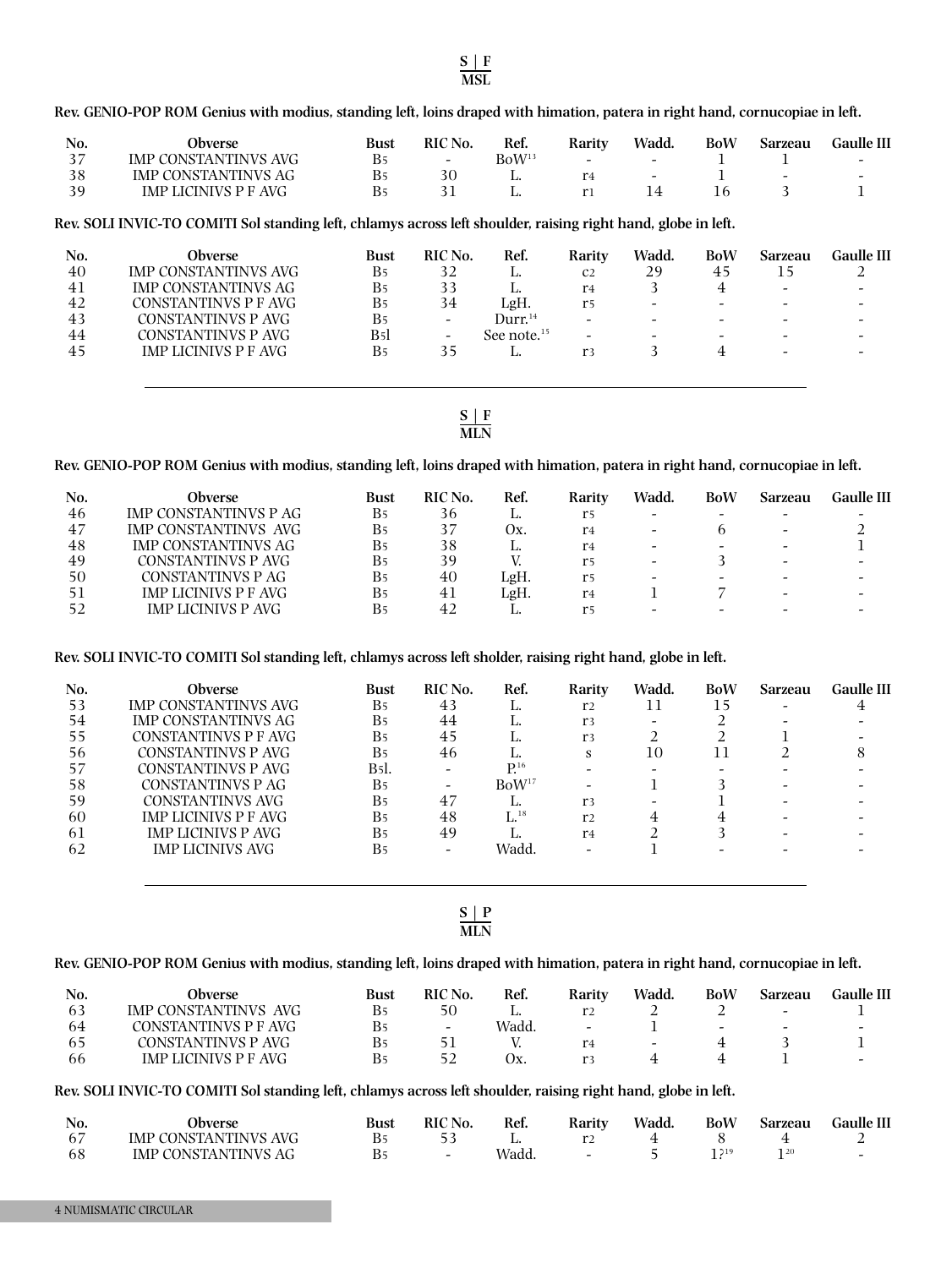| No. | Obverse                     | Bust                  | RIC No. | Ref. | Rarity         | Wadd. | BoW | Sarzeau | Gaulle III |
|-----|-----------------------------|-----------------------|---------|------|----------------|-------|-----|---------|------------|
| 69  | CONSTANTINVS P F AVG        | <b>B</b> <sub>5</sub> | 54      | ٠.   | r4             |       |     |         |            |
| 70  | CONSTANTINVS P AVG          | B4                    |         |      | r5             |       |     |         |            |
| 71  | CONSTANTINVS P AVG          | Β5                    | 56      |      | r <sub>2</sub> | 12    |     |         |            |
| 72  | CONSTANTINVS P AG           | Β5                    |         |      | r4             | -     |     |         |            |
| 73  | CONSTANTINVS AVG            | Β5                    | 58      | CF.  | r3             |       |     |         |            |
| 74  | CONSTANTINVS AG             | Β5                    | 59      |      | r5             |       |     |         |            |
| 75  | <b>IMP LICINIVS P F AVG</b> | Β5                    | 60      |      | r <sub>2</sub> |       |     |         |            |
| 76  | IMP LICINIVS P AVG          | Β5                    |         |      |                |       |     |         |            |

Rev. SOLI INVIC-TO COMITI Sol standing right, looking left, chlamys spread, raising right hand, globe and whip in left.

| No.<br>77<br>78<br>79 | Obverse<br>CONSTANTINVS P AVG<br>CONSTANTINVS P F AVG<br>(as previous but no whip)<br>IMP LICINIVS P F AVG | Bust<br><b>B</b> <sub>5</sub><br>Β5<br>Β5 | RIC No.<br>62<br>63<br>$\sim$ | Ref.<br>Wadd. | Rarity<br>r <sub>4</sub><br>r5<br>$\overline{\phantom{a}}$ | Wadd.<br>$\overline{\phantom{0}}$ | BoW<br>$\overline{\phantom{0}}$<br>$\overline{\phantom{0}}$<br>$\sim$ | Sarzeau<br>$\overline{\phantom{0}}$<br>$\overline{\phantom{0}}$<br>$\overline{\phantom{0}}$ | Gaulle III<br>$\overline{\phantom{a}}$<br>$\overline{\phantom{0}}$<br>$\overline{\phantom{0}}$ |
|-----------------------|------------------------------------------------------------------------------------------------------------|-------------------------------------------|-------------------------------|---------------|------------------------------------------------------------|-----------------------------------|-----------------------------------------------------------------------|---------------------------------------------------------------------------------------------|------------------------------------------------------------------------------------------------|
|                       | (as previous but no whip)                                                                                  |                                           |                               |               |                                                            |                                   |                                                                       |                                                                                             |                                                                                                |

**S | P MSL**

Rev. GENIO-POP ROM Genius with modius, standing left, loins draped with himation, patera in right hand, cornucopiae in left.

| No. | Obverse                     | Bust                  | RIC No.                  | Ref.                | Rarity                   | Wadd.                    | <b>BoW</b>               | Sarzeau | Gaulle III |
|-----|-----------------------------|-----------------------|--------------------------|---------------------|--------------------------|--------------------------|--------------------------|---------|------------|
| 80  | IMP CONSTANTINVS AVG        | B <sub>5</sub>        | $\sim$                   | <b>BoW</b>          |                          |                          |                          |         |            |
| 81  | <b>IMP CONSTANTINVS AG</b>  | B <sub>5</sub>        | 64                       |                     | r <sub>4</sub>           | $\overline{\phantom{0}}$ |                          |         |            |
| 82  | CONSTANTINVS P F AVG        | <b>B</b> <sub>5</sub> | $\overline{\phantom{0}}$ | Fail. $21$          | $\overline{\phantom{0}}$ |                          |                          |         |            |
| 83  | CONSTANTINVS P AVG          | <b>B</b> <sub>5</sub> | 65                       |                     | r5                       |                          |                          |         |            |
| 84  | CONSTANTINVS P AG           | <b>B</b> <sub>5</sub> | 66                       | $\mathbf{y}$        | r <sub>4</sub>           |                          |                          |         |            |
| 85  | CONSTANTINVS AVG            | B41?                  | $\overline{\phantom{0}}$ | UKDFD <sup>22</sup> | $\overline{\phantom{0}}$ |                          | $\overline{\phantom{a}}$ |         |            |
| 86  | <b>IMP LICINIVS P F AVG</b> | <b>B</b> <sub>5</sub> | -67                      |                     | r3                       |                          |                          |         |            |

Rev. SOLI INVIC-TO COMITI Sol standing left, chlamys across left shoulder, raising right hand, globe in left.

| No. | <b>Obverse</b>              | <b>Bust</b>           | RIC No.                  | Ref.              | Rarity         | Wadd.           | <b>BoW</b> | <b>Sarzeau</b> | <b>Gaulle III</b> |
|-----|-----------------------------|-----------------------|--------------------------|-------------------|----------------|-----------------|------------|----------------|-------------------|
| 87  | <b>IMP CONSTANTINVS AVG</b> | B <sub>5</sub>        | 68                       | L.                | r <sub>2</sub> | h               | h          |                |                   |
| 88  | IMP CONSTANTINVS AVG        | B5l.                  | $69$ corr. <sup>23</sup> | L.                | r <sub>4</sub> | 1 <sup>24</sup> | $1^{25}$   |                |                   |
| 89  | <b>IMP CONSTANTINVS AG</b>  | B <sub>5</sub>        | 70                       | ы.                | r <sub>4</sub> |                 |            |                | $1^{26}$          |
| 90  | <b>IMP CONSTANTINVS AG</b>  | B5l.                  | 71                       | L.                | r <sub>5</sub> |                 |            |                |                   |
| 91  | CONSTANTINVS P F AVG        | B <sub>5</sub>        | 72                       | ٠.                | r <sub>4</sub> |                 |            |                |                   |
| 92  | CONSTANTINVS P F AVG        | B5l.                  | 73                       | ы.                | r <sub>5</sub> |                 |            |                |                   |
| 93  | CONSTANTINVS P AVG          | B <sub>4</sub>        | 74                       |                   | r <sub>4</sub> |                 |            |                |                   |
| 94  | CONSTANTINVS P AVG          | B4l.                  | 75                       | $\mathrm{L}^{27}$ | r <sub>3</sub> |                 |            |                |                   |
| 95  | <b>CONSTANTINVS P AVG</b>   | <b>B</b> <sub>5</sub> | 76                       |                   | r <sub>2</sub> |                 | 13         |                |                   |
| 96  | CONSTANTINVS P AVG          | B5l.                  |                          | Gaulle $III^{28}$ |                | 4?              | 4          |                |                   |
| 97  | CONSTANTINVS P AG           | B <sub>4</sub>        |                          | Vogel. $29$       |                |                 |            |                |                   |
| 98  | CONSTANTINVS P AG           | B <sub>5</sub>        |                          | Wadd.             |                |                 |            |                |                   |
| 99  | CONSTANTINVS P AG           | B5l.                  |                          | For $vm^{30}$     |                |                 |            |                |                   |
| 100 | CONSTANTINVS AVG            | B <sub>5</sub>        | 77                       | ы.                | r <sub>5</sub> |                 |            |                |                   |
| 101 | <b>CONSTANTINVS AVG</b>     | B <sub>5</sub>        | 78                       | ы.                | r <sub>4</sub> |                 |            |                |                   |
| 102 | <b>IMP LICINIVS P F AVG</b> | B <sub>5</sub>        | 79                       |                   | r <sub>1</sub> |                 |            |                |                   |

Rev. SOLI INVIC-TO COMITI Sol standing right, looking left, chlamys spread, raising right hand, globe in left.

| No. | Obverse              | Bust | RIC No. | Ref. | Rarity | Wadd. | BoW                      | Sarzeau Gaulle III |
|-----|----------------------|------|---------|------|--------|-------|--------------------------|--------------------|
| 103 | IMP LICINIVS P F AVG |      |         |      |        |       | $\overline{\phantom{0}}$ |                    |

Rev. SOLI INVIC-TO COMITI Sol standing left in quadriga, seen from front, chlamys across left shoulder, raising right hand, globe and **whip in left.**

| No. | Obverse              | Bust                             | <b>RIC</b> No. | Ref.     | Rarity         | Wadd.                    | BoW                      | <b>Sarzeau</b>           | Gaulle III               |
|-----|----------------------|----------------------------------|----------------|----------|----------------|--------------------------|--------------------------|--------------------------|--------------------------|
| 104 | CONSTANTINVS P AVG   | <b>B</b> <sub>4</sub> <i>l</i> . |                | $V^{31}$ |                | $\overline{\phantom{a}}$ |                          | $\overline{\phantom{0}}$ | $\overline{\phantom{a}}$ |
| 105 | CONSTANTINVS P AVG   | Β5                               |                |          | r <sub>4</sub> | $\overline{\phantom{0}}$ | $\overline{\phantom{0}}$ | $\overline{\phantom{0}}$ | $\overline{\phantom{0}}$ |
| 106 | IMP LICINIVS P F AVG | B5                               |                | ш.       | r5             | -                        | $\sim$                   | $\overline{\phantom{0}}$ |                          |
| 107 | CONSTANTINVS P AVG   | <b>B</b> <sub>5</sub> l.         | 84             | $V^{32}$ | r4             | $\overline{\phantom{0}}$ | $\overline{\phantom{0}}$ |                          | $\overline{\phantom{0}}$ |
|     |                      |                                  |                |          |                |                          |                          |                          |                          |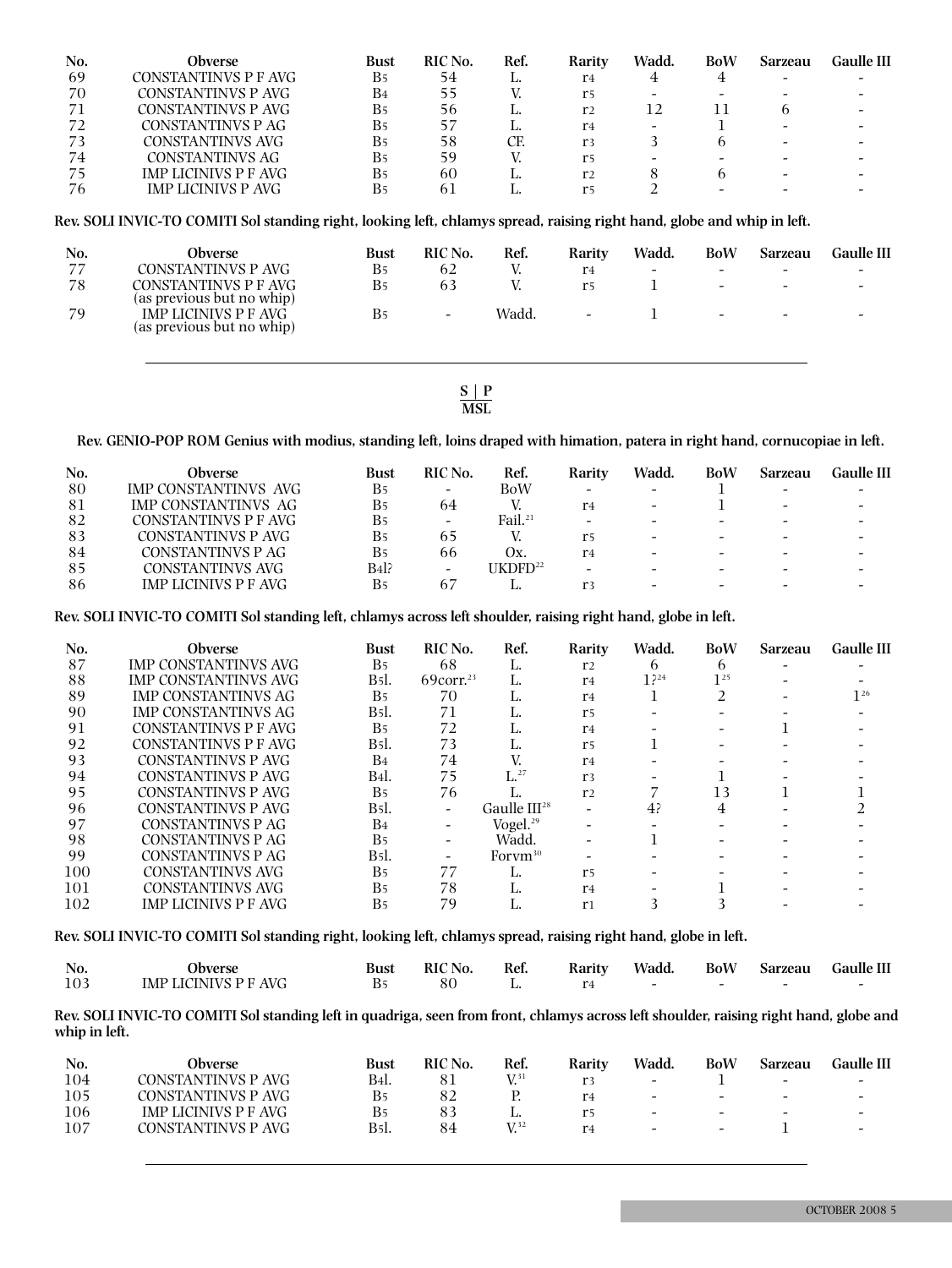Rev. GENIO-POP ROM Genius with modius, standing left, loins draped with himation, patera in right hand, cornucopiae in left.

| No. | Obverse                     | <b>Bust</b>    | RIC No. | Ref.              | Rarity                   | Wadd.                    | BoW                      | Sarzeau | Gaulle III |
|-----|-----------------------------|----------------|---------|-------------------|--------------------------|--------------------------|--------------------------|---------|------------|
| 108 | CONSTANTINVS P F AVG        | B <sub>4</sub> | -       | Sarzeau           | -                        |                          | $\overline{\phantom{0}}$ |         |            |
| 109 | CONSTANTINVS P AVG          | B4             | -       | Gaulle III        | $\overline{\phantom{a}}$ |                          |                          | -       |            |
| 110 | CONSTANTINVS P AVG          | Β5             | 85      |                   | r3                       |                          |                          | -       |            |
| 111 | <b>IMP LICINIVS P F AVG</b> | B4             | -       | BoW <sup>33</sup> |                          | -                        |                          |         |            |
| 112 | IMP LICINIVS P F AVG        | Β5             | 86      | St.               | r5                       | -                        | $\overline{\phantom{0}}$ |         |            |
| 113 | <b>IMP LICINIVS P AVG</b>   | B <sub>4</sub> | -       | Wadd.             | -                        |                          | -                        |         |            |
| 114 | <b>IMP LICINIVS P AVG</b>   | Β5             |         |                   | r <sub>4</sub>           | $\overline{\phantom{0}}$ |                          |         |            |

Rev. SOLI INVIC-TO COMITI Sol standing left, chlamys across left shoulder, raising right hand, globe in left.

| No. | <b>Obverse</b>                | Bust           | RIC No. | Ref.              | Rarity         | Wadd. | <b>BoW</b> | Sarzeau | <b>Gaulle III</b> |
|-----|-------------------------------|----------------|---------|-------------------|----------------|-------|------------|---------|-------------------|
| 115 | <b>IMP CONSTANTINVS P AVG</b> | B <sub>4</sub> | 88      | CF.               | r <sub>3</sub> |       |            |         |                   |
| 116 | <b>IMP CONSTANTINVS AVG</b>   | B4             | 89      | L.                | r5             |       |            |         |                   |
| 117 | CONSTANTINVS P F AVG          | B <sub>4</sub> | 90      | Ox.               | r <sub>3</sub> | 15    | 17         | h       |                   |
| 118 | CONSTANTINVS P F AVG          | B <sub>5</sub> | 91      | ы.                | r <sub>4</sub> |       |            |         |                   |
| 119 | CONSTANTINVS P AVG            | B <sub>4</sub> | 92      | ы.                | C <sub>2</sub> | 26    | 49         |         |                   |
| 120 | CONSTANTINVS P AVG            | B <sub>5</sub> | 93      |                   | r <sub>1</sub> |       | 13         |         |                   |
| 121 | CONSTANTINVS P AG             | B <sub>5</sub> |         | BoW <sup>34</sup> |                |       |            |         |                   |
| 122 | CONSTANTINVS AVG              | B <sub>4</sub> | 94      | ь.                | C <sub>1</sub> | 19    | 32         |         |                   |
| 123 | CONSTANTINVS AVG              | B <sub>5</sub> | 95      |                   | r <sub>4</sub> |       |            |         |                   |
| 124 | <b>IMP LICINIVS P F AVG</b>   | B <sub>4</sub> | 96      | ь.                | r <sub>3</sub> |       |            |         |                   |
| 125 | <b>IMP LICINIVS P F AVG</b>   | B <sub>5</sub> | 97      |                   | r <sub>3</sub> |       |            |         |                   |
| 126 | IMP LICINIVS P AVG            | B <sub>4</sub> |         | Gaulle III        |                |       | $2^{35}$   |         |                   |
| 127 | <b>IMP LICINIVS P AVG</b>     | B <sub>5</sub> | 98      | CF.               | r <sub>5</sub> |       |            |         |                   |

Rev. SOLI INVIC-TO COMITI Sol standing right, looking left, chlamys spread, raising right hand, globe in left.

| No. | Obverse            | Bust           | <b>RIC No.</b>           | Ref.              | Rarity                   | Wadd.                    | BoW                      | <b>Sarzeau</b>           | Gaulle III               |
|-----|--------------------|----------------|--------------------------|-------------------|--------------------------|--------------------------|--------------------------|--------------------------|--------------------------|
| 128 | CONSTANTINVS P AVG | B <sub>4</sub> | 99                       |                   | r4                       |                          |                          | $\overline{\phantom{0}}$ | $\overline{\phantom{0}}$ |
| 129 | CONSTANTINVS P AVG | Bs             | -                        | Wadd.             | $\overline{\phantom{0}}$ |                          | $\overline{\phantom{0}}$ | -                        | -                        |
| 130 | CONSTANTINVS P AG  | B4             | $\overline{\phantom{0}}$ | BoW <sup>36</sup> | $\overline{\phantom{0}}$ | $\overline{\phantom{0}}$ |                          | $\overline{\phantom{0}}$ | $\overline{\phantom{0}}$ |
| 131 | CONSTANTINVS AVG   | B <sub>4</sub> | 100                      | LgH.              | r4                       |                          |                          |                          | $\overline{\phantom{0}}$ |
| 132 | CONSTANTINVS AVG   | B <sub>5</sub> | -                        | Wadd.             | $\overline{\phantom{0}}$ |                          | $\overline{\phantom{0}}$ | $\sim$                   | $\overline{\phantom{a}}$ |

### **S | P PLN**

**Rev. CLARITAS REIPVBLICAE Sol standing left, chlamys across left shoulder, raising right hand, globe in left.**

| No. | Obverse                    | Bust                  | RIC No.                  | Ref.                 | Rarity                   | Wadd.                    | BoW      | Sarzeau                  | Gaulle III |
|-----|----------------------------|-----------------------|--------------------------|----------------------|--------------------------|--------------------------|----------|--------------------------|------------|
| 133 | IMP CONSTANTINVS AVG       | <b>B</b> <sub>5</sub> | 101                      |                      | r <sub>4</sub>           | -                        |          |                          |            |
| 134 | CONSTANTINVS P F AVG       | <b>B</b> <sub>5</sub> | $\overline{\phantom{0}}$ | Vogel. <sup>37</sup> | $\overline{\phantom{0}}$ | $\overline{\phantom{0}}$ | $\sim$   |                          |            |
| 135 | CONSTANTINVS P AVG         | <b>B</b> <sub>5</sub> | 102                      |                      | r <sub>4</sub>           |                          | $2^{38}$ | -                        |            |
| 136 | <b>CRISPVS NOB CAES</b>    | B4                    | -                        | Vogel. $39$          | -                        |                          |          |                          |            |
| 137 | <b>CRISPVS NOB CAES</b>    | <b>B</b> <sub>5</sub> | 103                      |                      | r <sub>4</sub>           |                          | $\sim$   | $\overline{\phantom{0}}$ |            |
| 138 | FL CL CONSTANTINVS IVN N C | B3                    | $\overline{\phantom{0}}$ | Vogel. <sup>40</sup> | $\overline{\phantom{a}}$ | $\overline{\phantom{0}}$ |          |                          |            |
| 139 | CONSTANTINVS IVN N C       | B3                    | 104                      |                      | r5                       | $\overline{\phantom{0}}$ |          |                          |            |
|     |                            |                       |                          |                      |                          |                          |          |                          |            |

Rev. PRINCIPIA I-VVENTVTIS<sup>41</sup> Prince helmeted, in military dress, standing right, cloak spread, holding reversed vertical spear, left **hand resting on shield.**

| No.  | Obverse              | <b>Bust</b> | <b>RIC</b> No. | Ref. | Rarity | Wadd. | BoW | Sarzeau | <b>Gaulle III</b> |
|------|----------------------|-------------|----------------|------|--------|-------|-----|---------|-------------------|
| -140 | CONSTANTINVS P F AVG |             | 105corr.       |      |        |       |     |         |                   |

Rev. SOLI INVIC-TO COMITI Sol standing left, chlamys across left shoulder, raising right hand, globe in left.

| No. | Obverse                     | <b>Bust</b> | <b>RIC</b> No. | Ref. | Rarity | Wadd.                    | BoW                      | <b>Sarzeau</b> | Gaulle III |
|-----|-----------------------------|-------------|----------------|------|--------|--------------------------|--------------------------|----------------|------------|
| 141 | IMP CONSTANTINVS AVG        |             | '06            |      |        | $\overline{\phantom{0}}$ | $\overline{\phantom{0}}$ | $\sim$         |            |
| 142 | <b>IMP CONSTANTINVS AVG</b> |             | LO7            |      |        |                          | $\overline{\phantom{0}}$ | $\sim$         |            |
| 143 | CONSTANTINVS P F AVG        |             | 108            |      |        |                          | $\sim$                   | $\sim$         |            |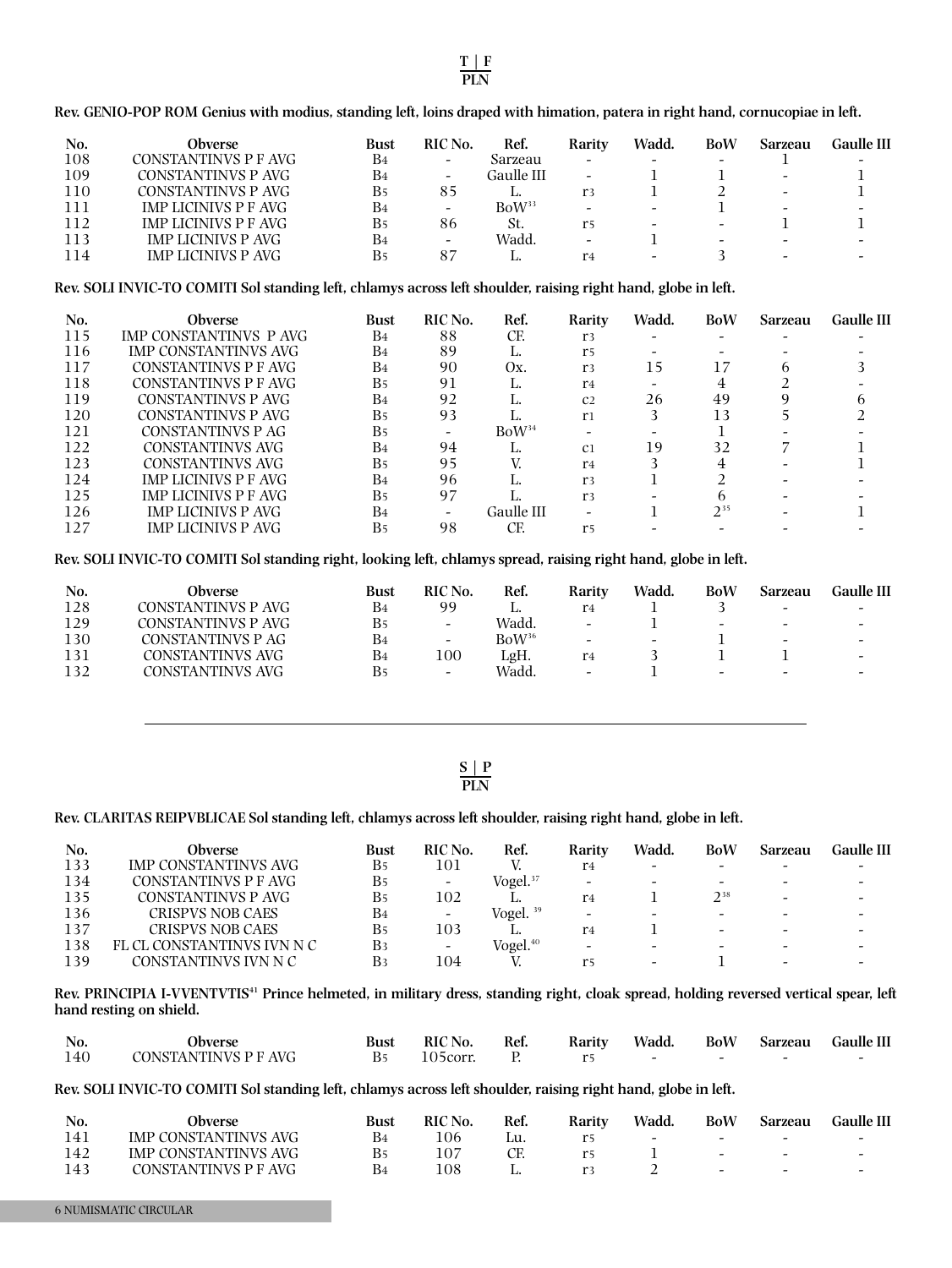| No. | Obverse                       | <b>Bust</b>    | RIC No. | Ref. | Rarity         | Wadd.                    | <b>BoW</b> | Sarzeau | <b>Gaulle II</b> |
|-----|-------------------------------|----------------|---------|------|----------------|--------------------------|------------|---------|------------------|
| 144 | CONSTANTINVS P F AVG          | B <sub>5</sub> | 109     | CF.  | r4             | 8                        | 12         |         |                  |
| 145 | CONSTANTINVS P AVG            | B <sub>4</sub> | 110     |      | r <sub>4</sub> |                          |            |         |                  |
| 146 | CONSTANTINVS P AVG            | B <sub>5</sub> | 111     |      | s              | 18                       | $23^{42}$  |         |                  |
| 147 | CONSTANTINVS AVG              | B <sub>5</sub> | 112     |      | r <sub>5</sub> | $\overline{\phantom{0}}$ |            |         |                  |
| 148 | FLIVL CRISPVS NOB CAES        | B <sub>4</sub> | 113     | V    | r <sub>5</sub> |                          |            |         |                  |
| 149 | <b>FLIVL CRISPVS NOB CAES</b> | B <sub>5</sub> | 114     | Mun. | r <sub>4</sub> |                          |            |         |                  |
| 150 | CRISPVS NOB CAES              | B <sub>5</sub> | 11.543  | ٠.   | r <sub>2</sub> |                          | 20         |         |                  |
| 151 | <b>CRISPVS NOB CAES</b>       | B <sub>4</sub> | 116     |      | r <sub>5</sub> |                          |            |         |                  |
| 152 | FL CL CONSTANTINVS IVN N C    | B <sub>3</sub> | 117     |      | r <sub>3</sub> |                          |            |         |                  |
| 153 | CONSTANTINVS IVN N C          | B <sub>3</sub> | 118     | ٠.   | r <sub>2</sub> |                          |            |         |                  |
|     |                               |                |         |      |                |                          |            |         |                  |
|     |                               |                |         |      |                |                          |            |         |                  |

### **S/\* | P PLN**

**Rev. CLARITAS REIPVBLICAE Sol standing left, chlamys across left shoulder, raising right hand, globe in left.**

| No. | <b>Obverse</b>     | <b>Bust</b> | RIC No.    | Ref.                 | Rarity |                                       |        | Wadd. BoW Sarzeau Gaulle III |
|-----|--------------------|-------------|------------|----------------------|--------|---------------------------------------|--------|------------------------------|
| 154 | CONSTANTINVS P AVG |             | $\sim$ $-$ | Raven. <sup>44</sup> |        | and the company of the company of the | $\sim$ |                              |

Rev. SOLI INVIC-TO COMITI Sol standing left, chlamys across left shoulder, raising right hand, globe in left.

| No. | Obverse                    |                       | RIC No.                  | Ref.                 | Rarity                       | Wadd.                    | <b>BoW</b>                   | Sarzeau                  | Gaulle III |
|-----|----------------------------|-----------------------|--------------------------|----------------------|------------------------------|--------------------------|------------------------------|--------------------------|------------|
| 155 | CONSTANTINVS P F AVG       | B <sub>4</sub>        | 119                      | Ox.                  | r5                           | -                        |                              |                          |            |
| 156 | CONSTANTINVS P F AVG       | <b>B</b> <sub>5</sub> | $\overline{\phantom{0}}$ | BoW <sup>45</sup>    | $\overline{\phantom{a}}$     | 146                      |                              | $\sim$                   |            |
| 157 | CONSTANTINVS P AVG         | B <sub>4</sub>        | $\overline{\phantom{0}}$ | BoW <sup>47</sup>    | $\qquad \qquad \blacksquare$ | $\overline{\phantom{0}}$ |                              |                          |            |
| 158 | CONSTANTINVS P AVG         | <b>B</b> <sub>5</sub> | 120                      |                      | r <sub>4</sub>               |                          | 10                           |                          |            |
| 159 | FL IVL CRISPVS NOB CAES    | B <sub>5</sub>        | $\overline{\phantom{0}}$ | Vogel. <sup>48</sup> | -                            | -                        |                              |                          |            |
| 160 | <b>CRISPVS NOB CAES</b>    | B <sub>4</sub>        | 121                      |                      | r5                           | $\overline{\phantom{0}}$ | $\qquad \qquad \blacksquare$ |                          |            |
| 161 | <b>CRISPVS NOB CAES</b>    | <b>B</b> <sub>5</sub> | 122                      | $C.^{49}$            | r <sub>5</sub>               | $\overline{\phantom{0}}$ |                              | $\overline{\phantom{0}}$ |            |
| 162 | FL CL CONSTANTINVS IVN N C | B3                    | 123                      | Οх.                  | r4                           | $\overline{\phantom{0}}$ |                              |                          |            |
|     |                            |                       |                          |                      |                              |                          |                              |                          |            |

**˘ | \_ PLN**

**Rev. CLARITAS REIPVBLICAE Sol standing left, chlamys across left shoulder, raising right hand, globe in left.**

| No. | <b>Obverse</b>              | <b>Bust</b>           | RIC No. | Ref.                    | Rarity         | Wadd. | BoW | Sarzeau | Gaulle III |
|-----|-----------------------------|-----------------------|---------|-------------------------|----------------|-------|-----|---------|------------|
| 163 | <b>IMP CONSTANTINVS AVG</b> | <b>B</b> <sub>5</sub> | 124     |                         | r5             |       |     |         |            |
| 164 | CONSTANTINVS P F AVG        | <b>B</b> 5            | 125     | $\mathrm{L}^{.50}$      | r <sub>5</sub> |       |     |         |            |
| 165 | CONSTANTINVS P AVG          | Β5                    | 126     |                         | r <sub>4</sub> |       |     |         |            |
| 166 | FL IVL CRISPVS NOB CAES     | B <sub>3</sub>        | 127     | CF.                     | r4             |       |     |         |            |
| 167 | FL IVL CRISPVS NOB CAES     | Β5                    | 128     |                         | r <sub>5</sub> |       |     |         |            |
| 168 | <b>CRISPVS NOB CAES</b>     | B <sub>4</sub>        | 129     |                         | r <sub>5</sub> |       |     |         |            |
| 169 | <b>CRISPVS NOB CAES</b>     | <b>B</b> <sub>5</sub> | 130     |                         | r4             | -     |     |         |            |
| 170 | FL CL CONSTANTINVS IVN N C  | B3                    |         | See note. <sup>51</sup> |                |       |     |         |            |
| 171 | CONSTANTINVS IVN NOB CAES   | B <sub>3</sub>        | 131     |                         | $r_{4}$        |       |     |         |            |
| 172 | CONSTANTINVS IVN N C        | B <sub>3</sub>        |         | $e$ Ba $v^{52}$         |                |       |     |         |            |

Rev. PRINCIPIA IV-VENTVTIS Emperor in military dress standing right, cloak spead holding transverse spear and globe or Prince helmeted, in military dress, standing right, cloak spread, leaning on reversed vertical spear, hand resting on shield.

| No. | <b>Obverse</b>                                     | <b>Bust</b>    | RIC No.                  | Ref.              | Rarity                   | Wadd.           | <b>BoW</b> | <b>Sarzeau</b> | Gaulle III |
|-----|----------------------------------------------------|----------------|--------------------------|-------------------|--------------------------|-----------------|------------|----------------|------------|
| 173 | IMP CONSTANTINVS P AVG                             | B <sub>5</sub> | $\overline{\phantom{0}}$ | BoW <sup>53</sup> | -                        | $\qquad \qquad$ |            |                |            |
| 174 | IMP CONSTANTINVS AVG<br>(spear and shield)         | B <sub>5</sub> | $\overline{\phantom{0}}$ | BoW <sup>54</sup> | -                        |                 |            |                |            |
| 175 | CONSTANTINVS P F AVG                               | B <sub>5</sub> | 132                      | $L^{55}$          | r <sub>4</sub>           |                 |            |                |            |
| 176 | CONSTANTINVS P F AVG<br>(spear and shield)         | B <sub>5</sub> |                          | BoW <sup>56</sup> | $\overline{\phantom{0}}$ |                 |            |                |            |
| 177 | <b>FLIVL CRISPVS NOB CAES</b>                      | B <sub>4</sub> | 133                      |                   | r <sub>5</sub>           |                 |            |                |            |
| 178 | <b>FLIVL CRISPVS NOB CAES</b>                      | B <sub>5</sub> | 134                      |                   | r <sub>4</sub>           |                 |            |                |            |
| 179 | <b>FLIVL CRISPVS NOB CAES</b><br>(spear and globe) | B <sub>5</sub> | $\overline{\phantom{0}}$ | Wadd.             | -                        |                 |            |                |            |
| 180 | <b>CRISPVS NOB CAES</b>                            | B <sub>5</sub> | 135                      | L.                | r <sub>4</sub>           |                 |            |                |            |
| 181 | FL CL CONSTANTINVS IVN N C                         | B <sub>3</sub> | 136                      | $\mathbf{L}$ , 57 | r <sub>4</sub>           |                 |            |                |            |
| 182 | CONSTANTINVS IVN NOB CAES                          | B <sub>3</sub> |                          | BoW <sup>58</sup> | -                        |                 |            |                |            |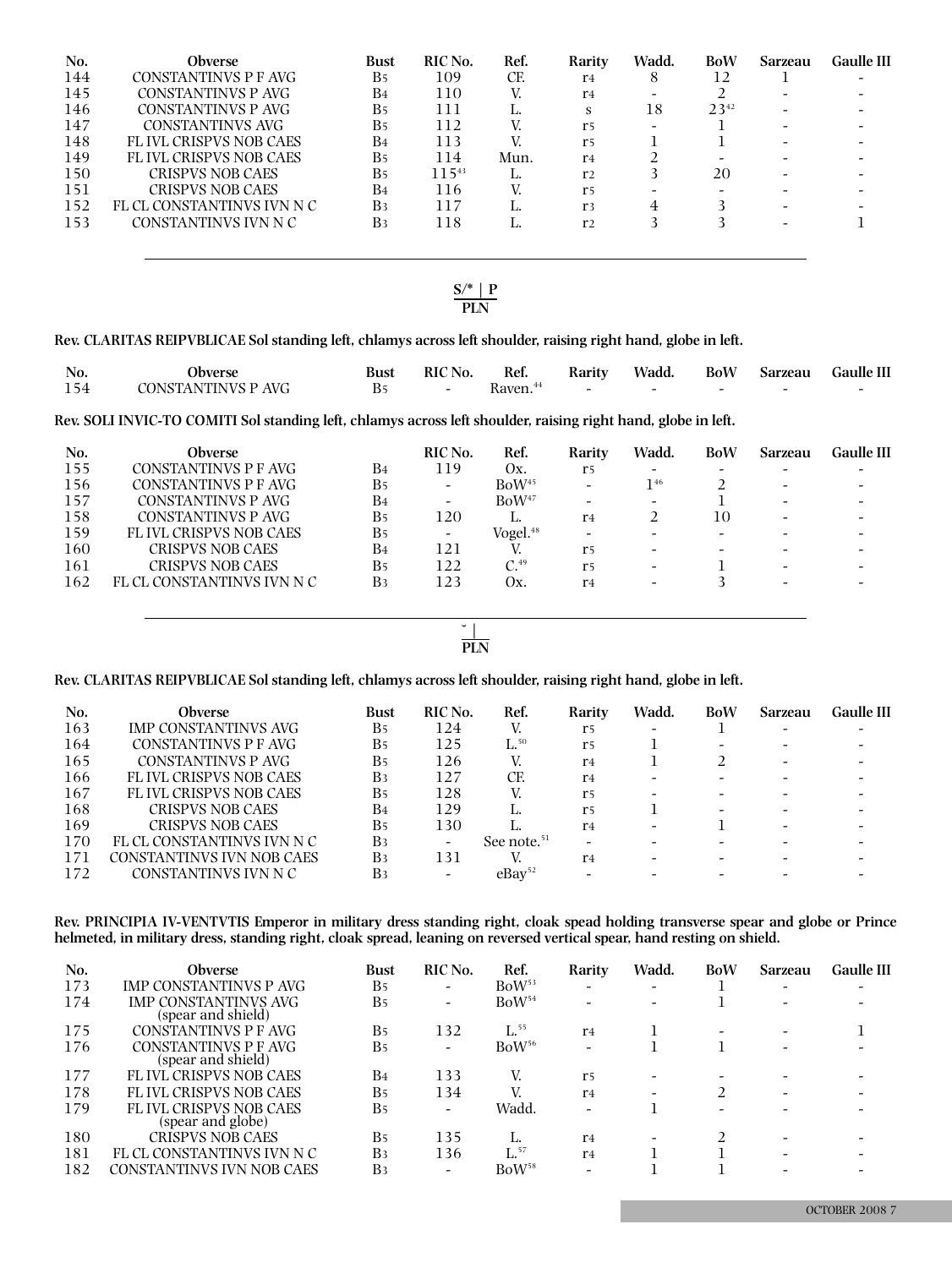### Rev. SOLI INVIC-TO COMITI Sol standing left, chlamys across left shoulder, raising right hand, globe in left.

| No. | <b>Obverse</b>                | <b>Bust</b>           | RIC No.                  | Ref.                | Rarity         | Wadd.          | <b>BoW</b> | Sarzeau        | <b>Gaulle II</b> |
|-----|-------------------------------|-----------------------|--------------------------|---------------------|----------------|----------------|------------|----------------|------------------|
| 183 | IMP CONSTANTINVS P AVG        | B <sub>5</sub>        |                          | BoW <sup>59</sup>   |                |                |            |                |                  |
| 184 | <b>IMP CONSTANTINVS AVG</b>   | B4                    | 137                      | L.                  | r <sub>3</sub> |                |            |                |                  |
| 185 | <b>IMP CONSTANTINVS AVG</b>   | <b>B</b> <sub>5</sub> | $\overline{\phantom{a}}$ | BoW <sup>60</sup>   |                |                | 6          |                |                  |
| 186 | CONSTANTINVS P F AVG          | <b>B</b> <sub>5</sub> | 138                      | L.                  | r <sub>1</sub> | 15             | 52         | $\mathfrak{D}$ | $1^{61}$         |
| 187 | CONSTANTINVS P AVG            | B4                    | 139                      | C.                  | r <sub>5</sub> |                |            |                |                  |
| 188 | CONSTANTINVS P AVG            | <b>B</b> <sub>5</sub> | 140                      | L.                  | r <sub>1</sub> | 4              | 10         |                |                  |
| 189 | <b>CONSTANTINVS AVG</b>       | B <sub>5</sub>        |                          | BoW <sup>62</sup>   |                |                |            |                |                  |
| 190 | CONSTAN-TINVS AVG or unbroken | Kз                    | 141                      | Maur.ii. plII.5.    | r <sub>5</sub> |                |            |                |                  |
| 191 | <b>FLIVL CRISPVS NOB CAES</b> | B4                    | 142                      | L.                  | r <sub>4</sub> | 3              |            |                |                  |
| 192 | <b>FLIVL CRISPVS NOB CAES</b> | <b>B</b> <sub>5</sub> | 143                      | Ox.                 | r <sub>3</sub> | 11             | 13         |                |                  |
| 193 | <b>FLIVL CRISPVS NOB CAE</b>  | <b>B</b> <sub>5</sub> |                          | Toone <sup>63</sup> |                |                |            |                |                  |
| 194 | <b>CRISPVS NOB CAES</b>       | B4                    | $\overline{\phantom{a}}$ | BoW <sup>64</sup>   |                |                | 3          |                |                  |
| 195 | <b>CRISPVS NOB CAES</b>       | B <sub>5</sub>        | 144                      | L.                  | r <sub>2</sub> |                | 12         |                |                  |
| 196 | FL CL CONSTANTINVS IVN N C    | B <sub>3</sub>        | 145                      | L.                  | r <sub>1</sub> |                | 9          |                |                  |
| 197 | FL CL CONSTANTINVS IVN N C    | <b>B</b> <sub>5</sub> | $\overline{\phantom{0}}$ | Wadd. <sup>65</sup> |                |                |            |                |                  |
| 198 | CONSTANTINVS IVN NOBIL C      | B <sub>3</sub>        |                          | Gaulle $III66$      |                |                |            |                |                  |
| 199 | CONSTANTINVS IVN NOB CAES     | B <sub>3</sub>        | 146                      | Ox.                 | r <sub>5</sub> | $\mathfrak{D}$ |            |                |                  |
| 200 | CONSTANTINVS IVN NOB CAES     | <b>B</b> <sub>5</sub> |                          | BoW <sup>67</sup>   |                |                |            |                |                  |
| 201 | CONSTANTINVS IVN NOB C        | B <sub>3</sub>        |                          | BoW <sup>68</sup>   |                |                |            |                |                  |
| 202 | CONSTANTINVS IVN N C          | B <sub>3</sub>        | 147                      | Ox.                 | r <sub>3</sub> |                | $1^{69}$   |                |                  |
|     |                               |                       |                          |                     |                |                |            |                |                  |

**˘ | \*\_ PLN**

#### **Rev. CLARITAS REIPVBLICAE Sol standing left, chlamys across left shoulder, raising right hand, globe in left.**

| No. | <b>Jbverse</b>       | <b>Bust</b> | <b>RIC</b> No. | Ref.          | Rarity                   | Wadd.                    | <b>BoW</b>               | <b>Sarzeau</b> | <b>Gaulle III</b> |
|-----|----------------------|-------------|----------------|---------------|--------------------------|--------------------------|--------------------------|----------------|-------------------|
| 203 | CONSTANTINVS P F AVG |             | 14870          |               |                          |                          | $\overline{\phantom{0}}$ | -              |                   |
| 204 | CONSTANTINVS P AVG   |             |                | $\rm BoW^{7}$ | $\overline{\phantom{a}}$ | $\overline{\phantom{0}}$ |                          |                |                   |

### Rev. SOLI INVIC-TO COMITI Sol standing left, chlamys across left shoulder, raising right hand, globe in left.

| No. | Obverse                       | <b>Bust</b>    | RIC No. | Ref.               | Rarity         | Wadd.                    | BoW                      | Sarzeau                  | Gaulle III               |
|-----|-------------------------------|----------------|---------|--------------------|----------------|--------------------------|--------------------------|--------------------------|--------------------------|
| 205 | CONSTANTINVS P F AVG          |                | 149     | L.                 | r <sub>4</sub> | -                        | $\overline{\phantom{0}}$ | -                        |                          |
| 206 | CONSTANTINVS P AVG            | Β5             | -50     | $\mathsf{L}^{.72}$ | r <sub>2</sub> |                          |                          | $\overline{\phantom{0}}$ | $\overline{\phantom{0}}$ |
| 207 | CONSTAN-TINVS AVG or unbroken | Β5             |         |                    | r5             | $\overline{\phantom{0}}$ | $\overline{\phantom{0}}$ | $\overline{\phantom{0}}$ |                          |
| 208 | CRISPVS NOB CAES              | Β5             |         |                    | r5             |                          |                          | $\sim$                   | $\sim$                   |
| 209 | FL CL CONSTANTINVS IVN N C    | B <sub>3</sub> | ' 53    | $\int_{1}^{73}$    | r <sub>4</sub> |                          |                          | $\overline{\phantom{0}}$ |                          |
|     |                               |                |         |                    |                |                          |                          |                          |                          |

#### **Footnotes:**

- 1. Thanks to Richard Abdy, Andrew Burnett, Cathy King, Lord Stewartby and Richard Bourne for looking at a draft of this article and providing many helpful suggestions. Any errors or omissions, of course, remain mine.
- 2. C. E. King, Two Small Hoards of AD 305-320 Found at Stanton Harcourt (Oxon) in CHRB Vol. VII
- 3. A coin of this extremely rare type but with the reverse legend **ADVENT-VS AVGG N** from the Vogelaar collection was sold at Spink 28/03/08 – lot 1210 illustrated.
- 4. BoW scattered hoard also included two brockage coins with reverse die as RIC 3. (#210-11)
- 5. Another example from Beast Coins is shown on the "Not in RIC" website.
- 6. BoW scattered hoard #332.
- 7. A further example is recorded from the Gaulle III hoard and is illustrated in the plates. Another example from the Vogelaar collection was sold at Spink 28/03/08 – lot 1212 (part) illustrated. Another example is in the author's collection.
- 8. These five examplesinclude two varieties unlisted in RIC, one with spread chlamys and another with the globe under the arm.
- 9. This specimen was described more fully in RN 1999 (Stewartby) and I have corrected the RIC description here.
- 10. An example from the Vogelaar collection was sold at Spink 28/11/07 lot 110 (part), illustrated.
- 11. 11 An example from the Vogelaar collection was sold at Spink 28/11/07 – lot 110 (part), illustrated.
- 12. The author knows of three other examples that include at least one die match.
- 13. In the Sarzeau catalogue (#1831) this coin is incorrectly listed as RIC30 but the narrative states that the coin is a new type, not knowing that the type had previously been identified in the BoW hoard (#1432).
- 14. Two examples in Durrington hoard #710-11 (#710 illustrated was retained by the Salisbury Museum).
- 15. I was alerted to the existance of this type by Lord Stewartby.
- 16. This specimen (3.87g.) was noted in the Paris collection (1998/228) and published by Lord Stewartby in RN 1999 (Stewartby).
- 17. The three examplesin the BoW hoard (#1434-6) were allstruck from the same obverse and reverse dies.
- 18. An example from the Vogelaar collection was sold at Spink 28/11/07 lot 111 (part), illustrated.
- 19. An incorrectly listed coin could be an example of this type. See #1437 in BoW.
- 20. Sarzeau example is described as "chlamyde déployée". Waddington does not note any such variation.
- 21. From Victor Failmezger's collection (no. 253 in RBC) and shown on the "Not in RIC" website.
- 22. Listed and illustrated on the UKDFD website and recorded as found in 2006 in Northamptonshire. The bust type might more properly be described as wearing imperial mantle. See also notes relating to RIC 81 and RIC 84 below.
- 23. Incorrectly described as IMP CONSTANTINVS AG in RIC.